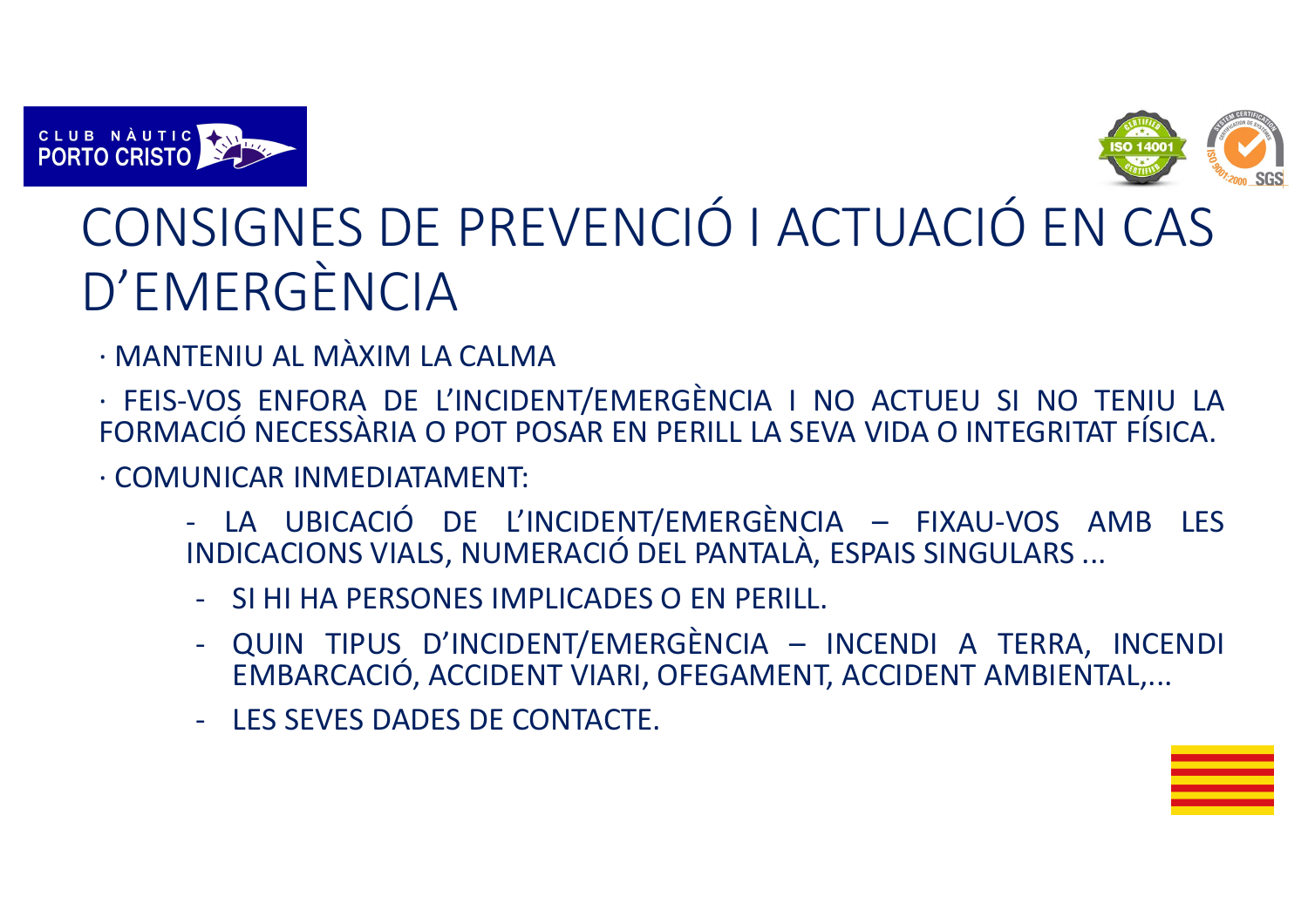





CLUB NAUTICO PORTO CRISTO · C / Vela, nº 29 - 07680 Porto Cristo - Mallorca · Tel. +34 971 82 12 53 - info@cnportocristo.com

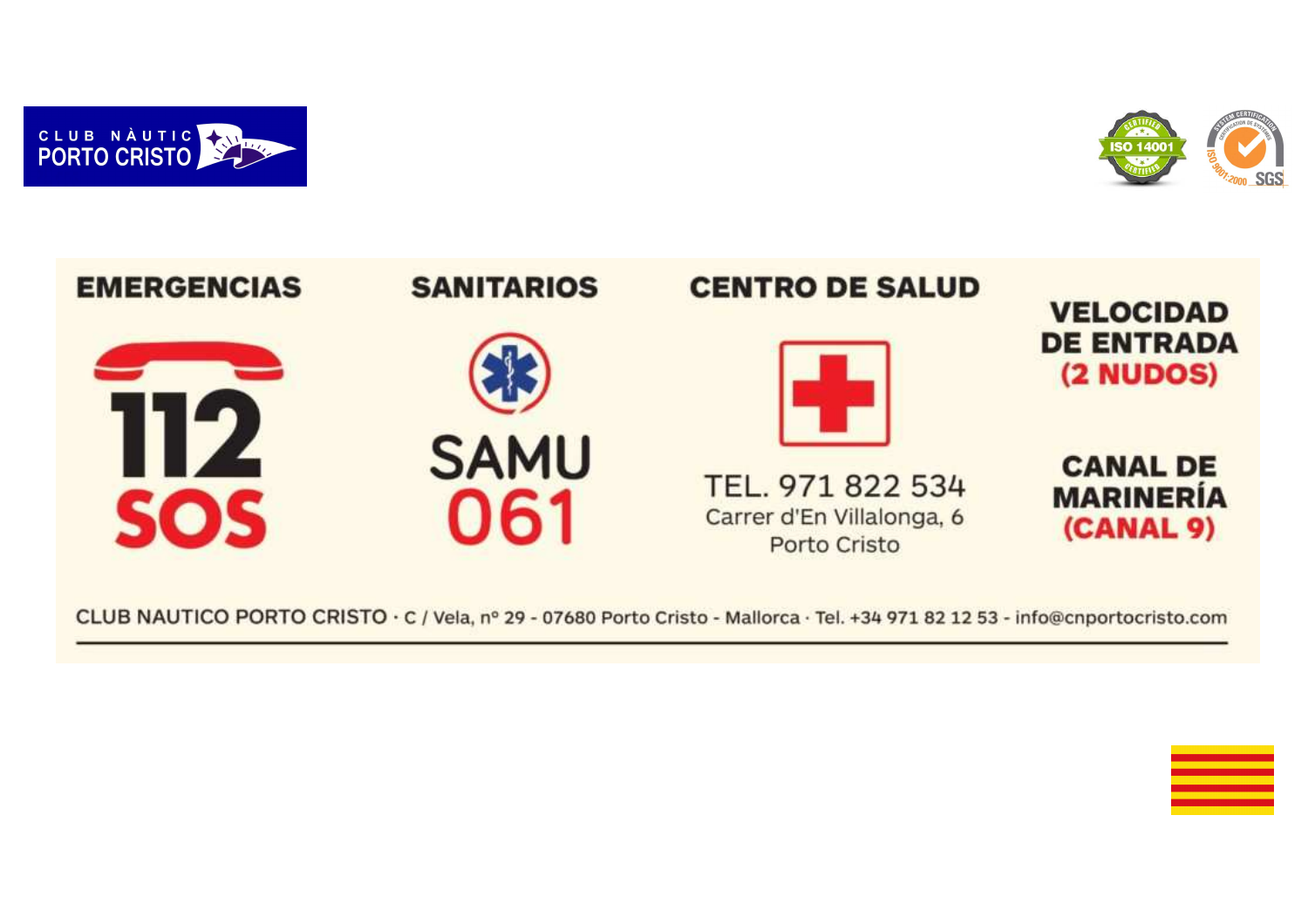



## CONSIGNAS DE PREVENCIÓN Y ACTUACIÓN EN CASO DE EMERGENCIA

· MANTENGA LA CALMA

·ALÉJESE DEL INCIDENTE/EMERGENCIA Y NO ACTÚE SI NO TENE LA FORMACIÓN NECESARIA <sup>O</sup> PUEDE PONER EN PELIGRO SU VIDA <sup>O</sup> INTEGRIDAD FÍSICA.

· COMUNICAR INMEDIATAMENTE:

-- LA UBICACIÓN DEL INCIDENTE/EMERGENCIA — FÍJÉSE CON LAS INDICACIONES<br>VIALES, NUMERACIÓN DEL PANTALÁN, ESPACIOS SINGULARES ...

SI HAY PERSONAS IMPLICADAS <sup>O</sup> EN PELIGRO.

QUÉ TIPO DE INCIDENTE/EMERGENCIA – INCENDIO EN TIERRA, INCENDIOEMBARCACIÓN, ACCIDENTE VIARIO, AHOGADO, ACCIDENTE AMBIENTAL,...

SUS DATOS DE CONTACTO.

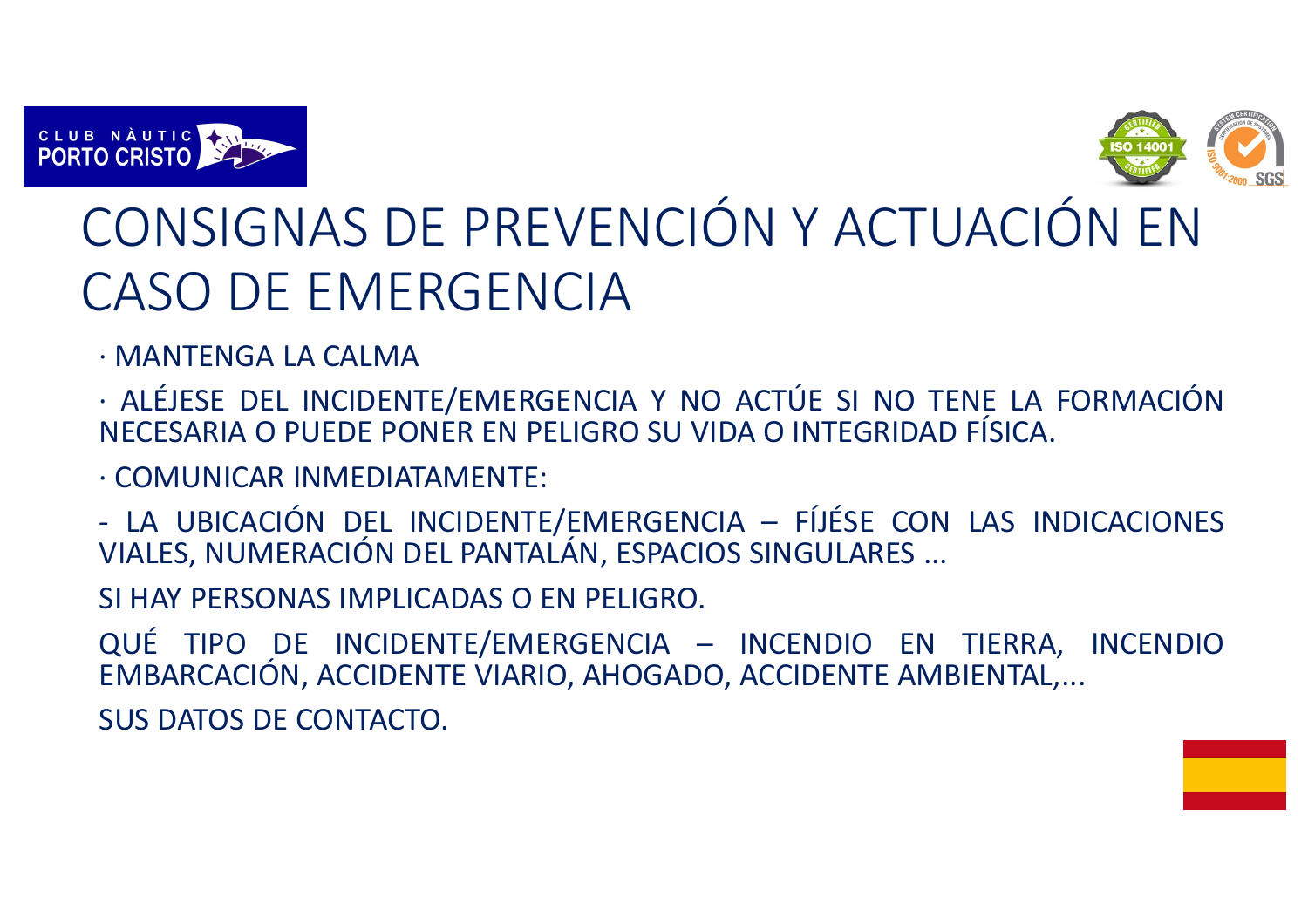





CLUB NAUTICO PORTO CRISTO · C / Vela, nº 29 - 07680 Porto Cristo - Mallorca · Tel. +34 971 82 12 53 - info@cnportocristo.com

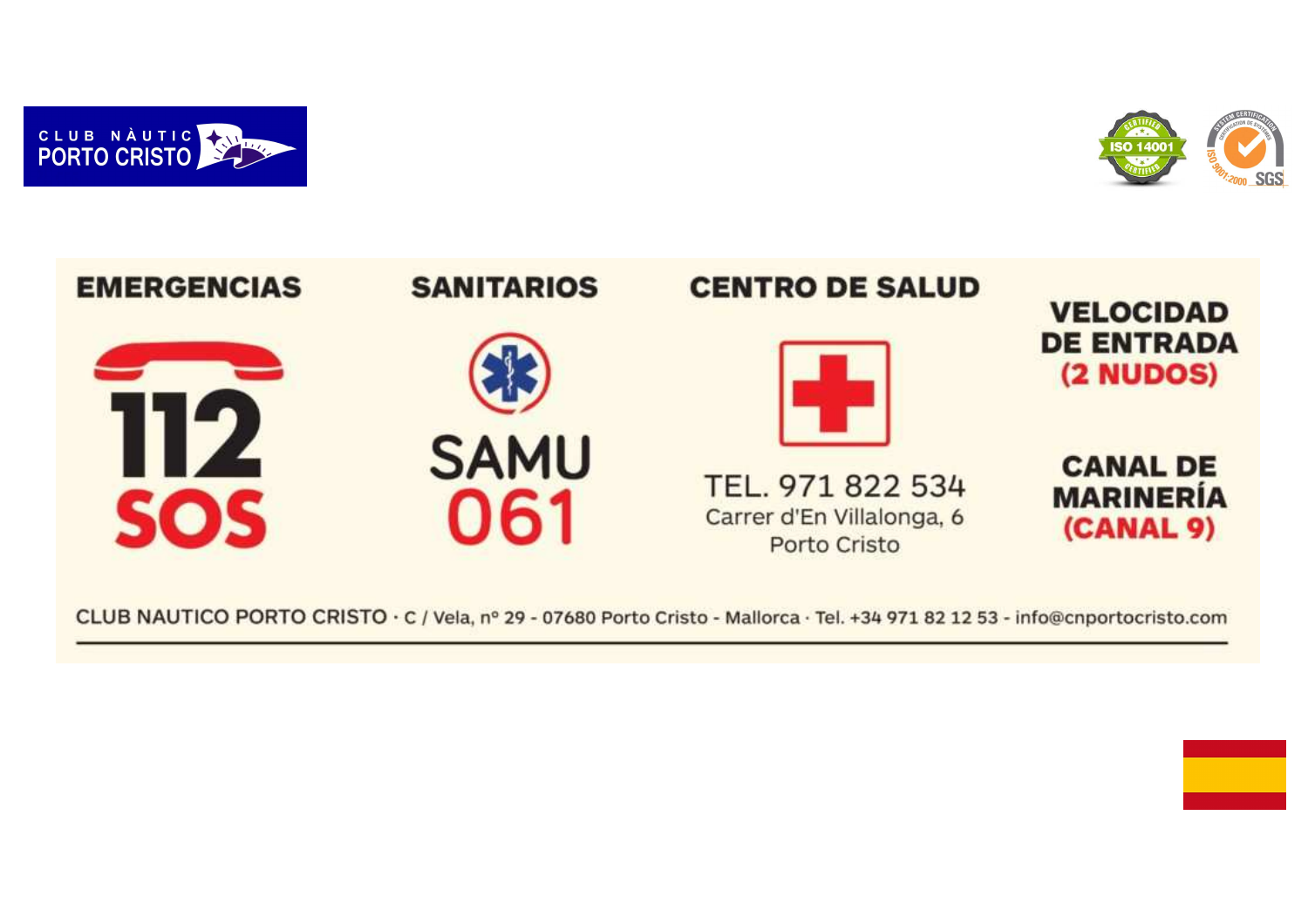



## INSTRUCTIONS FOR PREVENTION AND ACTION IN CASE OF EMERGENCY

· KEEP CALM.

· GET AWAY THE INCIDENT / EMERGENCY AND DO NOT ACT IF YOU DO NOT HAVE<br>THE NEGESSARY TRAINING OR GAN ENDANGER YOUR UFF OR RUYSIGAL INTEGRITY. THE NECESSARY TRAINING OR CAN ENDANGER YOUR LIFE OR PHYSICAL INTEGRITY.

· COMMUNICATE IMMEDIATELY:

- LOCATION OF THE INCIDENT / EMERGENCY - PLEASE NOTE THE ROAD INDICATIONS, SCREEN NUMBERING, SINGLE SPACES ...

IF THERE ARE PEOPLE INVOLVED OR IN DANGER.

WHAT TYPE OF INCIDENT / EMERGENCY - GROUND FIRE, BOAT FIRE, ROADACCIDENT, DRIVING, ENVIRONMENTAL ACCIDENT, ...

YOUR CONTACT DETAILS.